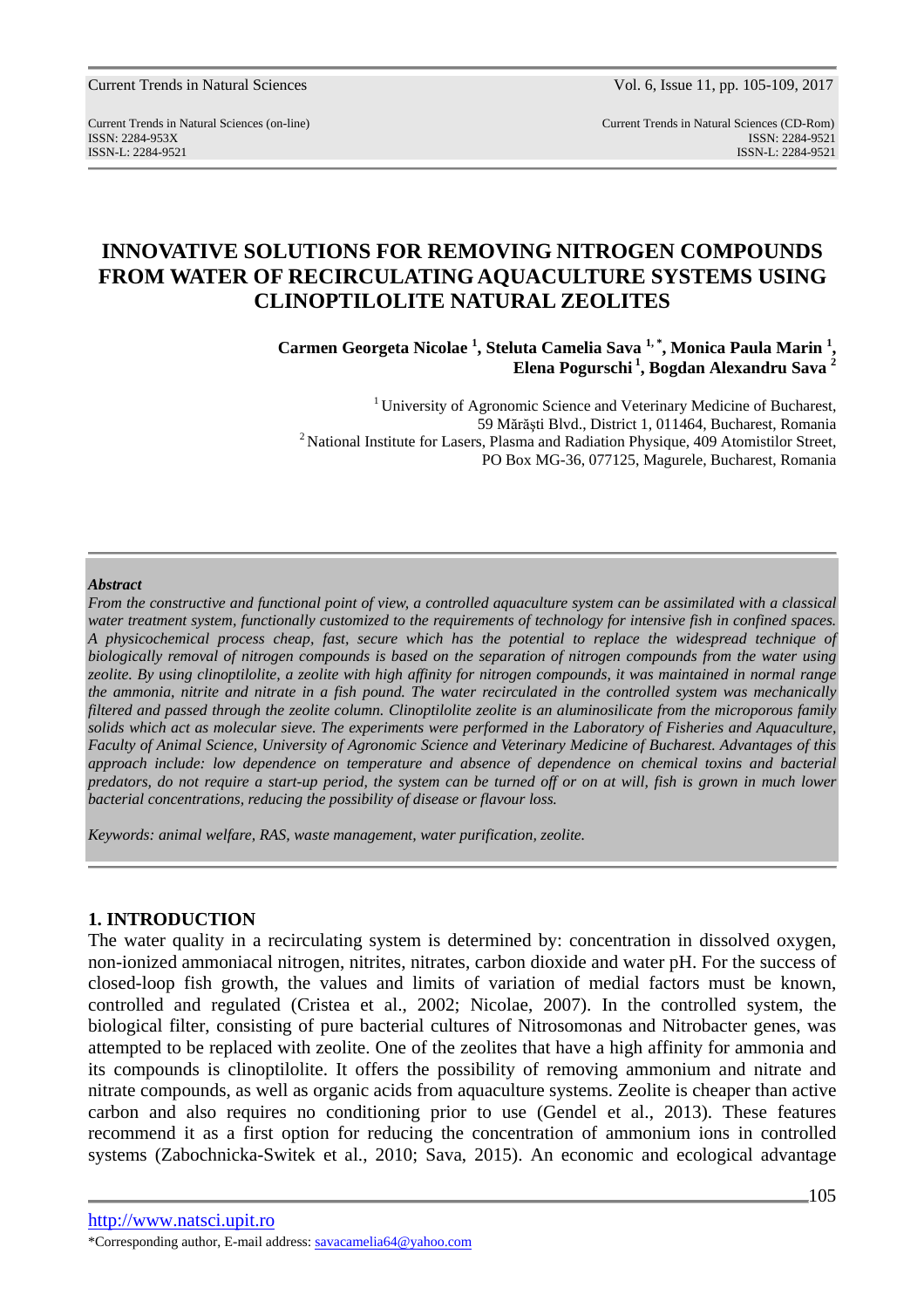represented by the use of such filters is the low cost of absorbent synthesis as well as the use of a non-toxic matrix of natural origin that is widespread in nature (Çelik et al., 2001).

## **2. MATERIALS AND METHODS**

In the Laboratory of Fisheries and Aquaculture of the Faculty of Animal Science, University of Agronomic Sciences and Veterinary Medicine, was developed a controlled system using a physicochemical process cheap, fast and reliable using zeolite that has the potential to replace the biologically removal of nitrogen species from the water. The zeolite is an hydrated aluminosilicate from the family of microporous solids with infinite open three-dimensional structure, called molecular sieve, which has the ability to perform ion exchange at a very high level as well as high capacity of hydration-rehydration (Măicăneanu et al., 2008).

The system components were:

- 60 l capacity tank populated with carp fish species (*Carassius carassius*);
- zeolite with a grain size of 1-3 mm;
- water recirculation pump.

A number of 4 experiments were performed in which the zeolite was used both as a column and as a bed, in two amounts - 166 g and 400 g respectively. In the natural zeolite used in the experiment the mineralogical compound clinoptilolite is mostly in proportion of 90%.

The controlled system consisted of a 60 liter aquarium populated with common carp fish. The method used to determine the ammoniacal nitrogen,  $NH_4$  and nitrate,  $NO_3$ , content was the manual spectrometric method, and for the determination of the nitrite,  $NO<sub>2</sub>$ , content, the molecular absorption spectroscopy method.

### **3. RESULTS AND DISCUSSIONS**

In the four experiments the water in the system was passed through two different amounts of zeolite - 166 g and 400 g and two different ways of layering of the zeolite - column and layer. An increase in NH4 retention activity was observed by using a 2.4-fold higher zeolite in experiments 3 and 4 against experiments 1 and 2.

Calculations were performed for the specific zeolite absorption per 100 g zeolite in all four experiments and the graphical comparison of the zeolite performance in all experimental variants.

The first experiment consisted of passing the water through the zeolite column, with a mass of 166 g, after a mechanical filtration.

The results obtained after the water quality test for the first experiment, are presented in Table 1.

|                        | Table 1. Chemical analysis of the samples in the first experiment. |        |        |        |  |  |
|------------------------|--------------------------------------------------------------------|--------|--------|--------|--|--|
| Hour/Compound          |                                                                    |        |        |        |  |  |
| NH <sub>4</sub> (mg/l) | 0.176                                                              | 0.100  | 0.132  | 0.232  |  |  |
| NO <sub>2</sub> (mg/l) | 0.569                                                              | 0.398  | 0.190  | 0.294  |  |  |
| NO <sub>3</sub> (mg/l) | 67.950                                                             | 68.285 | 70.566 | 72.645 |  |  |

*Table 1. Chemical analysis of the samples in the first experiment.* 

The most intense activity of the ammonium retention in zeolite is in the first 8 hours, after which it begins to decrease, and after 16 hours the effect is much diminished. The  $NO<sub>2</sub>$  group has a similar evolution to that of ammonium, the concentration decreasing in the first 16 hours, and then slightly increasing up to 24 hours. In the first 8 hours, the decrease is 30% and the next 8 hours bring a more pronounced decrease of 0.208 mg / l, i.e. 36.5%, relative to the initial concentration. After 24 hours, the NO<sub>2</sub> concentration is still lower than the initial one, with  $48.3\%$ . Evolution of NO<sub>3</sub> is different from that of ammonium and nitrites in that it has a continuous increase in concentration throughout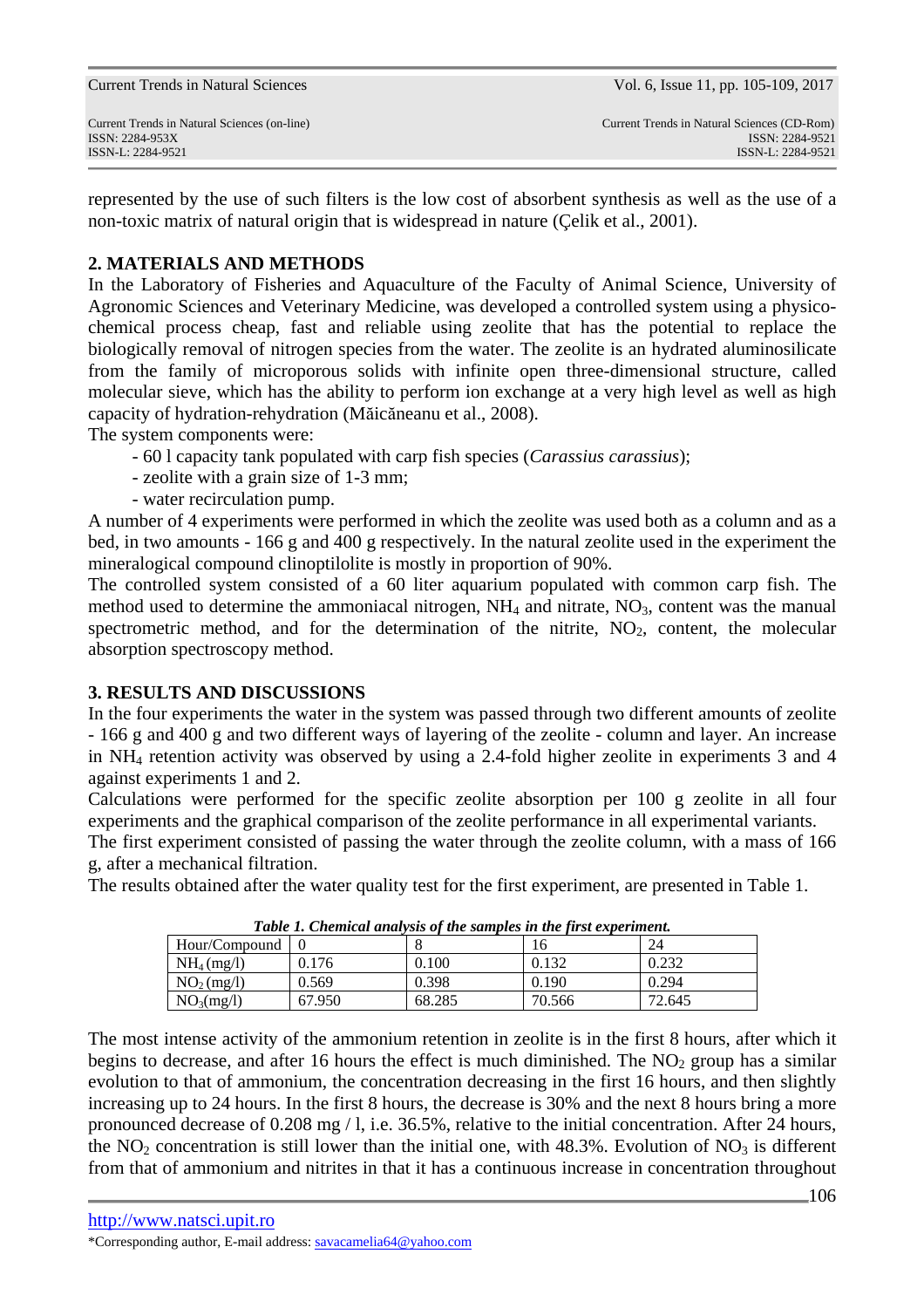| Curielli Tielius III Ivaluiai Scielices                         | $\sqrt{01}$ , 0, issue 11, pp. $103 - 107$ , 2017              |
|-----------------------------------------------------------------|----------------------------------------------------------------|
| Current Trends in Natural Sciences (on-line)<br>ISSN: 2284-953X | Current Trends in Natural Sciences (CD-Rom)<br>ISSN: 2284-9521 |
| ISSN-L: 2284-9521                                               | ISSN-L: 2284-9521                                              |

Current Trends in Natural Sciences Vol. 6, Issue 11, pp. 105-109, 2017

the experiment. In the first 8 hours the growth is very low, only 0.33 mg  $/1$ , i.e. 0.5%. Up to 24 hours, the increase is more pronounced and linear, of 4.36 mg / 1, i.e. 6.4%, in total, of the initial nitrate concentration. When using the same amount of zeolite but disposed as a horizontal layer (experiment 2), the results showed that this arrangement is far less efficient. The results are shown in Table 2.

| Table 2. Chemical analysis of the samples in experiment 2. |        |        |        |        |        |        |        |        |        |
|------------------------------------------------------------|--------|--------|--------|--------|--------|--------|--------|--------|--------|
| Hour/Compound                                              |        |        |        |        |        |        |        | 14     | 16     |
| NH <sub>4</sub> (mg/l)                                     | 0.118  | 0.134  | 0.101  | 0.107  | 0.099  | 0.145  | 0.167  | 0.170  | 0.181  |
| NO <sub>2</sub> (mg/l)                                     | 0.138  | 0.136  | 0.134  | 0.129  | 0.119  | 0.124  | 0.143  |        | 0.168  |
| NO <sub>3</sub> (mg/l)                                     | 38.767 | 40.120 | 39.529 | 42.048 | 41.647 | 41.595 | 43.090 | 44.531 | 41.754 |

| Table 2. Chemical analysis of the samples in experiment 2. |  |  |
|------------------------------------------------------------|--|--|
|                                                            |  |  |

It is noted that due to the small contact surface of the water with the zeolite, its activity was only 8 hours, after which there was an increase of the nitrogen compounds level. In the first 8 hours, the nitrite concentration decreased by 0.019 mg / l, i.e. 13.7% of the initial concentration, and in the next 8 hours the increase in concentration was 0.049 mg / l, i.e. 35.5% of the initial concentration.

The concentration of nitrates increased, with fluctuations, in the first 12 hours, when some temporary decreases in this concentration were recorded. The maximum concentration was reached after 14 hours, being greater with 5.764 mg / l, i.e. 14.8%, than the initial concentration. During the last 2 hours, a NO<sub>3</sub> concentration decreasing of 2.773 mg  $/ 1$ , i.e. 7.1% of the initial concentration, was recorded, so that over the entire 16-hour period the increase in nitrate content was 2.991 mg / l, i.e. 7.7% relative to the initial concentration.

In experiment 3 (Table 3), the vertical column of zeolite was used again, but the mass was increased to 400 g.

| Tuble 5. Chemical analysis of the samples in experiment 5. |       |       |       |       |       |       |  |
|------------------------------------------------------------|-------|-------|-------|-------|-------|-------|--|
| Hour/Compound                                              |       |       |       |       | 16    | 20    |  |
| NH <sub>4</sub> (mg/l)                                     | 0.26  | 0.19  | 0.13  | 0.21  | 0.21  | 0.18  |  |
| $NO2$ (mg/l)                                               | 0.30  | 0.25  | 0.11  | 0.10  | 0.12  | 0.11  |  |
| NO <sub>3</sub> (mg/l)                                     | 99.64 | 77.50 | 77.50 | 99.64 | 99.64 | 99.64 |  |

*Table 3. Chemical analysis of the samples in experiment 3.* 

In the first 8 hours, a 50% decrease in ammonium concentration is recorded. An increase in ammonium content is then recorded, followed by a slight decrease after 16 hours, so that 20 hours after the start of the experiment, the content of ammonium is lower than the initial one by 0.08 mg / l, i.e. 30.7%. This shows that the zeolite is still active, 20 hours after the beginning of the experiment.

As for the nitrite content, it drops steeply in the first 8 hours, lighter in the next 4 hours, and shows a slight increase over the next 4 hours. Thus, there is a decrease of 67% in the first 12 hours. In the last 12 hours, the nitrite content remains constant, even if slight variations are recorded, demonstrating that the used zeolite retains its ability to regulate the  $NO<sub>2</sub>$  content within 20 hours of the beginning of the experiment.

The nitrate content decreases in the first 4 hours, then a level within the next 4 hours, followed by an increase to initial values, followed by a new level, up to 20 hours. The variation is 22.14 mg / l, i.e. 22.2%.

Experiment 4 sought to highlight the efficacy of using the same amount of zeolite as in experiment 3 but regenerated by treatment with an alkaline base of 0.01N concentration.

<sup>\*</sup>Corresponding author, E-mail address: savacamelia64@yahoo.com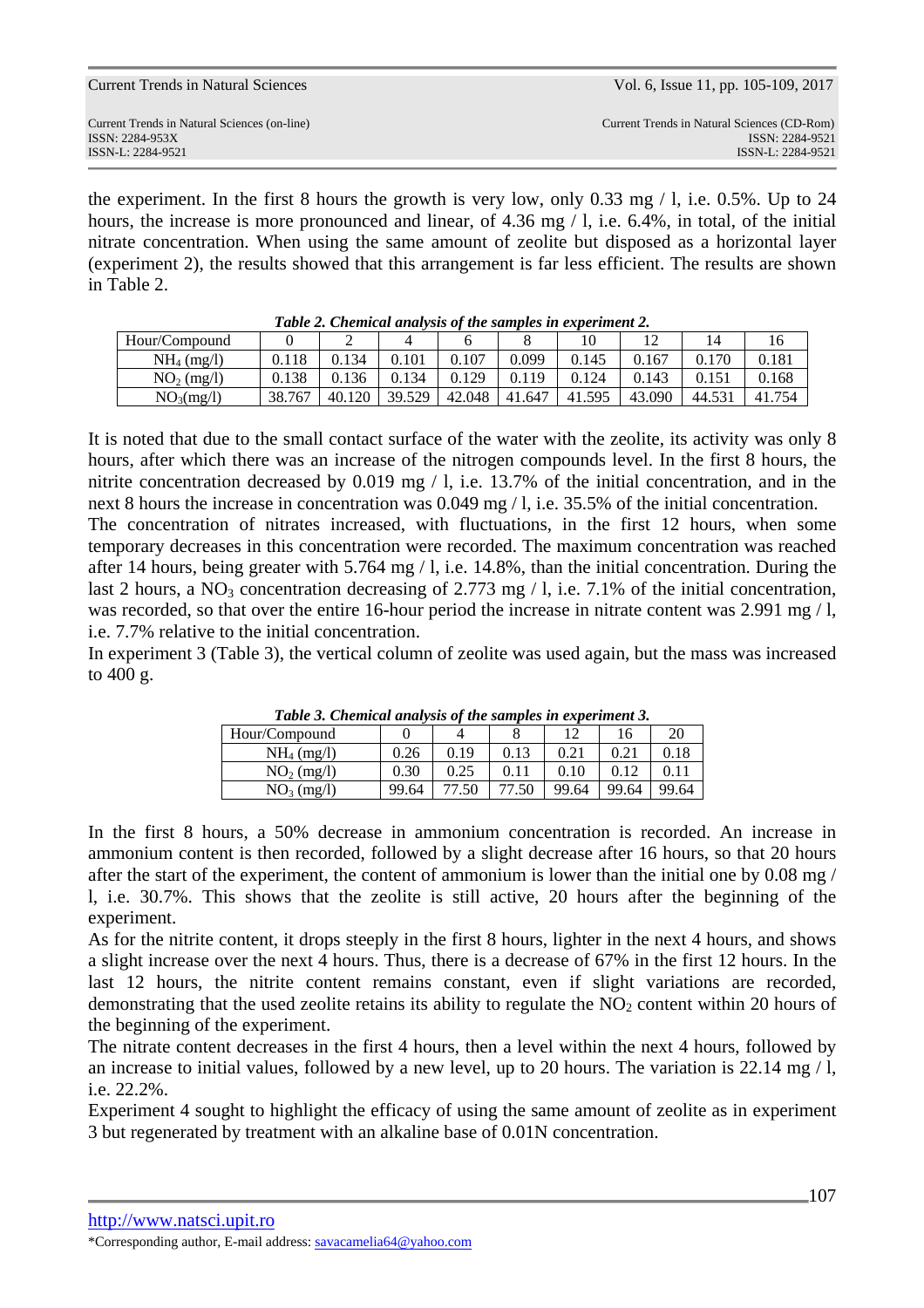The results obtained with the evolution of various components of nitrogen in water are summarized in Table 4.

The ammonium content decreases by 70% in the first 12 hours to continue to increase slightly after another 4 hours, which means that zeolite activity starts to decrease.

NO<sub>2</sub> content values record an increase of 0.042 mg / l in the first 4 hours, i.e. 19.6%, followed by a slight decrease, up to 12 hours and level, up to 16 hours. The value recorded after 16 hours is 0.191 mg / l, less than the initial value by 0.023 mg / l, i.e. 10.7%.

| Table 4. Chemical analysis of the samples in experiment 4. |       |       |       |       |       |  |
|------------------------------------------------------------|-------|-------|-------|-------|-------|--|
| Hour/Compound                                              |       |       |       |       | 16    |  |
| NH <sub>4</sub> (mg/l)                                     | 0.28  | 0.11  | 0.08  | 0.08  | 0.11  |  |
| $NO2$ (mg/l)                                               | 0.21  | 0.256 | 0.210 | 0.191 | 0.191 |  |
| NO <sub>3</sub> (mg/l)                                     | 42.96 | 46.50 | 38.97 | 36.76 | 37.64 |  |

*Table 4. Chemical analysis of the samples in experiment 4.* 

The  $NO<sub>3</sub>$  content is similar to that recorded for  $NO<sub>2</sub>$ . Thus, a slight increase is recorded in the first 4 hours, followed by a slightly more pronounced decrease and a return to an increasing trend, 16 hours after the beginning of the experiment. The increase in the first 4 hours is 3.54 mg / l, i.e. 8.2%, and the final value after 16 hours is 8.86 mg / l lower than the initial value, i.e. 20.6%. In the last two experiments, the pH values were monitored (Table 5).

| <b>Table 5. pH variation during experiments 3 and 4.</b> |       |                  |  |  |
|----------------------------------------------------------|-------|------------------|--|--|
| Hour                                                     | pH    |                  |  |  |
|                                                          | Exp 3 | Exp <sub>4</sub> |  |  |
|                                                          | 7.45  | 7.29             |  |  |
|                                                          | 7.70  | 7.58             |  |  |
| 8                                                        | 7.70  | 7.81             |  |  |
| 12                                                       | 7.72  | 7.81             |  |  |
| 16                                                       | 7.72  | 7.72             |  |  |
| 20                                                       | 7.76  |                  |  |  |

*Table 5. pH variation during experiments 3 and 4.*

The pH variation in experiment 3 occurs in the basic range starting at pH 7.45 with a rapid increase in the first 4 hours, reaching pH 7.7, followed by a slow increase over the next 16 hours, to 7.76. This increase in pH can be due to the decrease in nitrite content, which reduces the acidity of the solution.

Similarly, in experiment 4, where pH increase can be explained by decreasing the  $NO<sub>2</sub>$  and  $NO<sub>3</sub>$ content.

### **4. CONCLUSIONS**

In the first two experiments, where 166 g of zeolite was used, the results showed that the maximum zeolite action was recorded in the first 16 hours in experiment 1 and in the first 8 hours in the second experiment, leading to decreases in NH4 content of 43% and 16%, respectively.

Better absorption of ammonia was noted when column-shaped zeolite was used, not in the form of a bed, which means that in order to capture ammonia, the zeolite needs a longer period of time in contact with used water.

In experiments 3 and 4 where it returned to the zeolite vertical column but increased the amount to 400 g, the results showed how the ammonium content dropped in the first 8 hours by 50%,